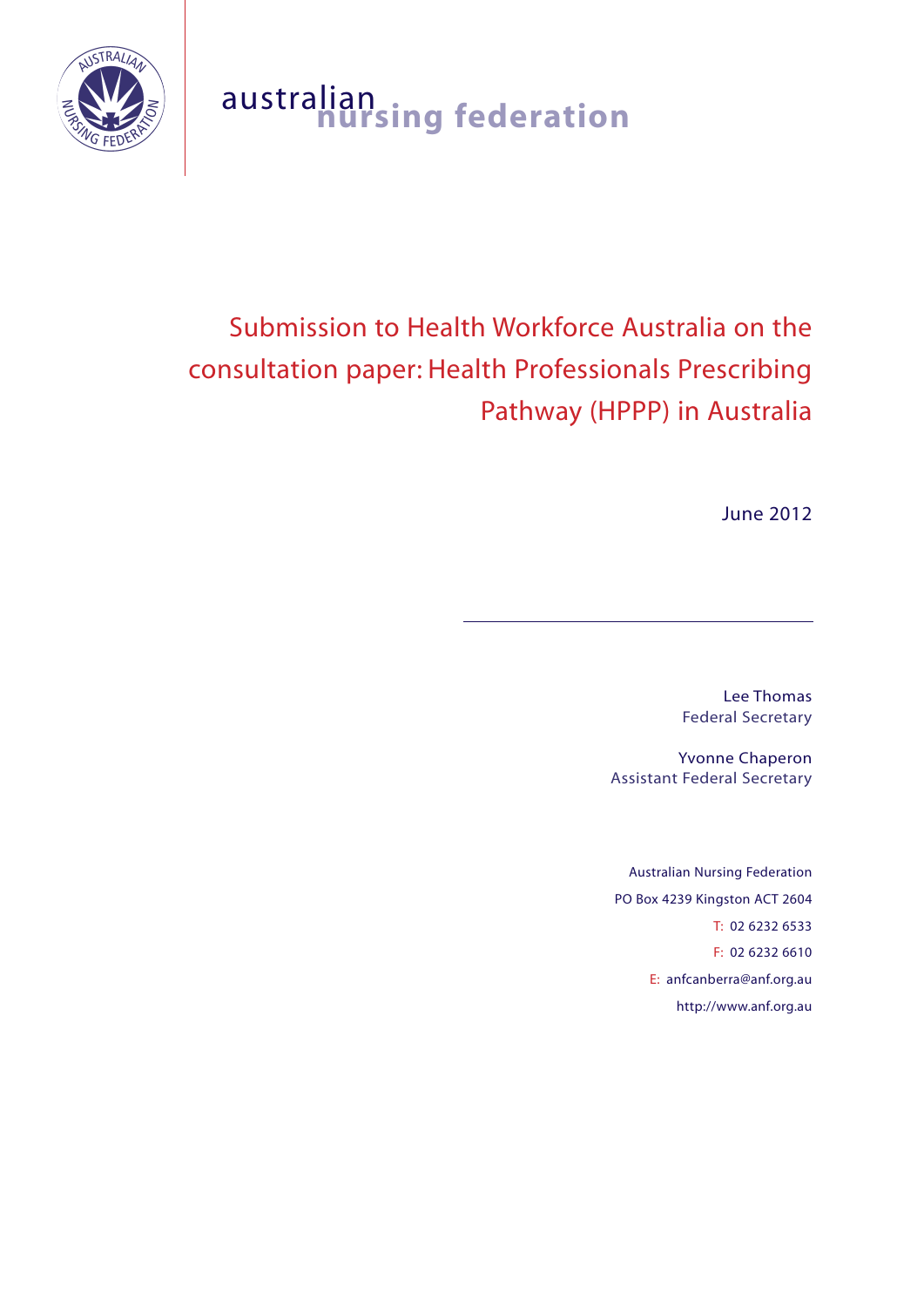#### 1. Introduction

Established in 1924, the Australian Nursing Federation (ANF) is the largest professional and industrial organisation in Australia for nurses, midwives, and assistants in nursing. The core business for the ANF is the professional and industrial representation of our members and the professions of nursing and midwifery. This representation is undertaken through Branches in each State and Territory of Australia, and the Federal Office.

The ANF has a membership of over 214,000 nurses, midwives and assistants in nursing. Our members are employed in a wide range of settings in urban, regional, rural and remote locations, in both the public and private health and aged care sectors.

The ANF participates in the development of policy relating to: nursing and midwifery practice, professionalism, regulation, education, training, workforce, and socio-economic welfare, health and aged care, including reform agendas, community services, veterans' affairs, occupational health and safety, industrial relations, social justice, human rights, immigration and migration, foreign affairs and law reform.

#### 2. General Comments

Prescribing is more than the act of writing a script. Safe prescribing involves information gathering and decision making, included in which are processes such as: a thorough assessment of the individual patient/client/resident, a sound knowledge of anatomy and physiology, pharmacokinetics and pharmacodynamics, understanding the interaction of medicines and the potential for adverse effects, and knowing when it is appropriate to prescribe therapeutic interventions and when it is best to abstain from or withdraw medicines. Other factors for consideration in prescribing include the socio-economic environment of the client/patient/resident, co-morbidities, and capacity of the individual/carers to manage their condition and a particular medicines regimen.

For nurses and midwives, as the largest and most readily accessible cohort of the health care workforce, medicines management and promotion of safe prescribing, is familiar territory. They have long been involved with supporting and guiding beginning medicines prescribers - new interns – in health care facilities. Over the past decade safe prescribing has been undertaken by registered nurses endorsed as Nurse Practitioners. More recently, legislative changes from November 2010 have enabled Nurse Practitioners and Eligible Midwives to prescribe under the Pharmaceutical Benefits Scheme. The uniqueness of Nurse Practitioner and Eligible Midwife prescribers is that they enter the prescribing role as highly experienced health professionals, as compared with other health professionals who enter as novice practitioners.

Other examples of prescribing within the nursing and midwifery professions (which will be mentioned in more detail later in the submission), include: the Rural and Isolated Practice Health Regulation 1996 Registered Nurse (RIPHRRN) program in Queensland; and, the Rural Collaborative Practice Model (RCPM) in Victoria.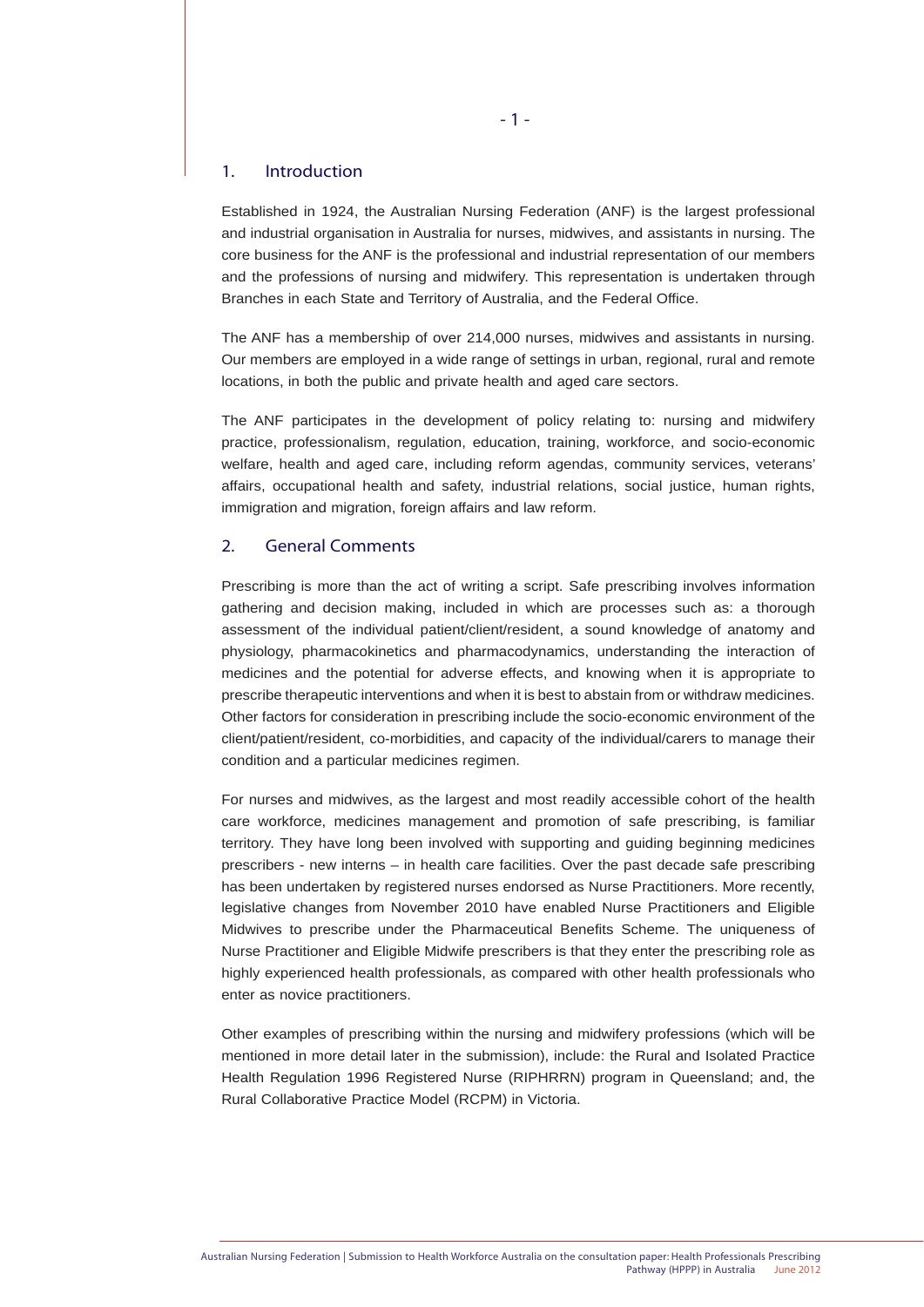Given the extensive and long term involvement of the nursing and midwifery professions in medicines management, the ANF supports a move to strengthen the capacity for nurses and midwives to prescribe as necessary in the ordinary course of their work, as well as enabling prescribing more broadly for all regulated health professionals. For registered nurses and registered midwives this can be done within the risk management framework of regulation, and the existing requirement for specific and additional education and continuing professional development (CPD) for medicines endorsement. 1

#### 3. Specific Comments

The following comments are provided against the questions posed in the HealthWorkforce Australia (HWA) consultation paper: *Health Professionals Prescribing Pathway (HPPP) in Australia*. The ANF considers that the proposed Pathway encompasses ALL currently regulated health professional groups (including those who already prescribe).

1a) What principles should underpin a national approach to health professionals prescribing? Examples could include the importance of safety and quality, or the maintenance of practitioner competence.

The following principles are considered important to underpin a national approach to health professionals prescribing, and are listed in no particular order:

- Patient safety and quality related to medicines management is a key principle that must underpin any development in prescribing. This includes completion of preparatory education, undertaking of ongoing professional development, adherence to professional practice standards and maintenance of the health professional's competence.
- Mutual trust and respect for the educational preparation health professional colleagues have undertaken and their role as safe and competent practitioners.
- Person-centred care  $-$  the prime focus for prescribing must be the needs of the person requiring care. This includes such aspects of need as: physical, psychosocial, economic, cultural, spiritual, support networks, age, access to medicines supply (geographical issues as well as access to a prescriber and/or pharmacist), and ability to manage a medicines regimen.
- Professional evidence-based prescribing professional educational preparation, support and review are required to ensure that nurses and midwives have adequate and contemporary skills and knowledge to form a diagnosis and determine a treatment goal (which may or may not include medicines).
- Prescribing scope of practice and strengthening the capacity for nurses and midwives to prescribe in the ordinary course of their work – this is determined for nurses and midwives by the context of their practice. The scope of practice should be complemented by registration requirements and individual professional responsibilities that protect the community.

1Nursing and Midwifery Board of Australia. 2010. *Continuing professional development registration standard.* Available at: http://www.nursingmidwiferyboard.gov.au/Registration-Standards.aspx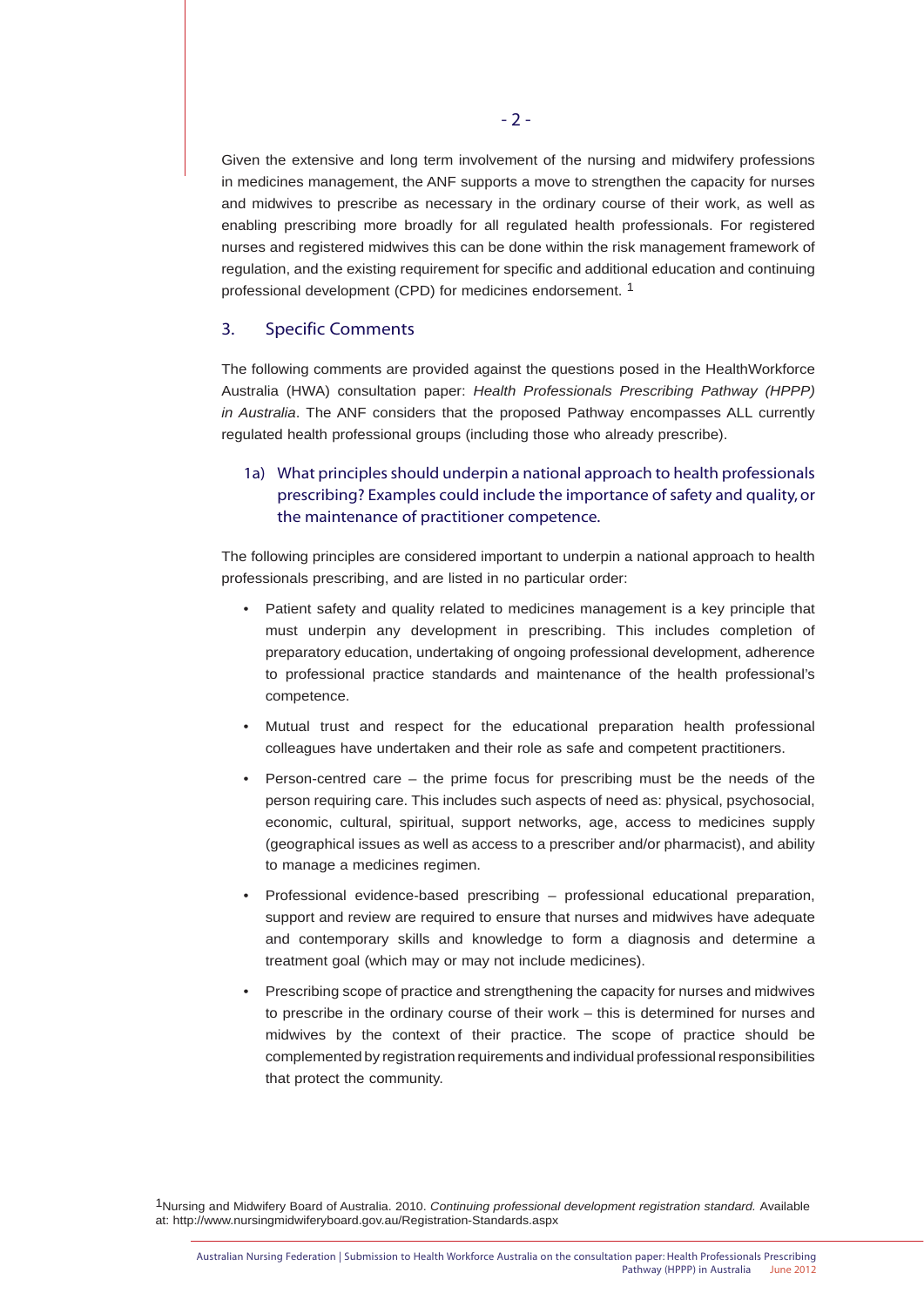- Medicines safety and appropriateness must be clearly defined the use of evidence based information on medicines where conventional trials have demonstrated safety and effectiveness (to NHMRC standards). Where prescribing of substances for which there has been no evidence-based assessment, this must be accompanied by appropriate ethics approval, a validated consent process and appropriate monitoring of outcomes.
- Access and efficiency timeliness of care. Improved access to care for consumers of health (including midwifery services) and aged care services could be achieved by extending prescribing rights across the regulated health professional groups. Efficiencies could be gained for health services by the reduction of duplication when consumers must visit more than one health professional in order to receive comprehensive care (example provided in 1b) below).
- Continuity of care the ability for a health professional to undertake comprehensive care, including the prescribing of medicines where this is appropriate, and/or, for seamless transfer of that care to another health professional. The aim is to provide care that is safe and competent and that is also convenient for the person requiring the care.
- Collaborative practice flowing from mutual trust and respect and a focus on person centred care, it is imperative that health professionals work in collaboration to promote best practice in medicines management, including prescribing.
- Appropriate drug monitoring and regulatory systems for therapeutic goods are required for both prevention of, and detection of, poor prescribing behaviours within the prescriber's practice, and nationally. Interprofessional regulatory bodies should govern the range of nationally consistent prescribing and related requirements for any profession.
- Consistent regulation for all prescribers this is in place for the currently regulated health professionals (for which this HPPP applies) with the *Health Practitioner Regulation National Law Act 2009*.
- Professional Indemnity Insurance for all prescribers this is now a mandatory requirement for all the regulated health professionals, under the National Law.
- 1b) Will a nationally consistent approach to health professionals prescribing, covering important principles such as those listed above, support improved access to health services, efficiency of the health system and help address health workforce issues within the Australian health system? Please provide further explanation and, if possible, practical examples to support your view.

The ANF considers that a nationally consistent approach to health professionals prescribing, covering important principles such as those listed above, will support improved access to health services, efficiency of the health system and help address health workforce issues within the Australian health system. There is currently an unnecessary 'toing and froing' for people requiring health/aged care between different health professionals causing inconvenience and time wasting for the consumer, and duplication of services for health professionals.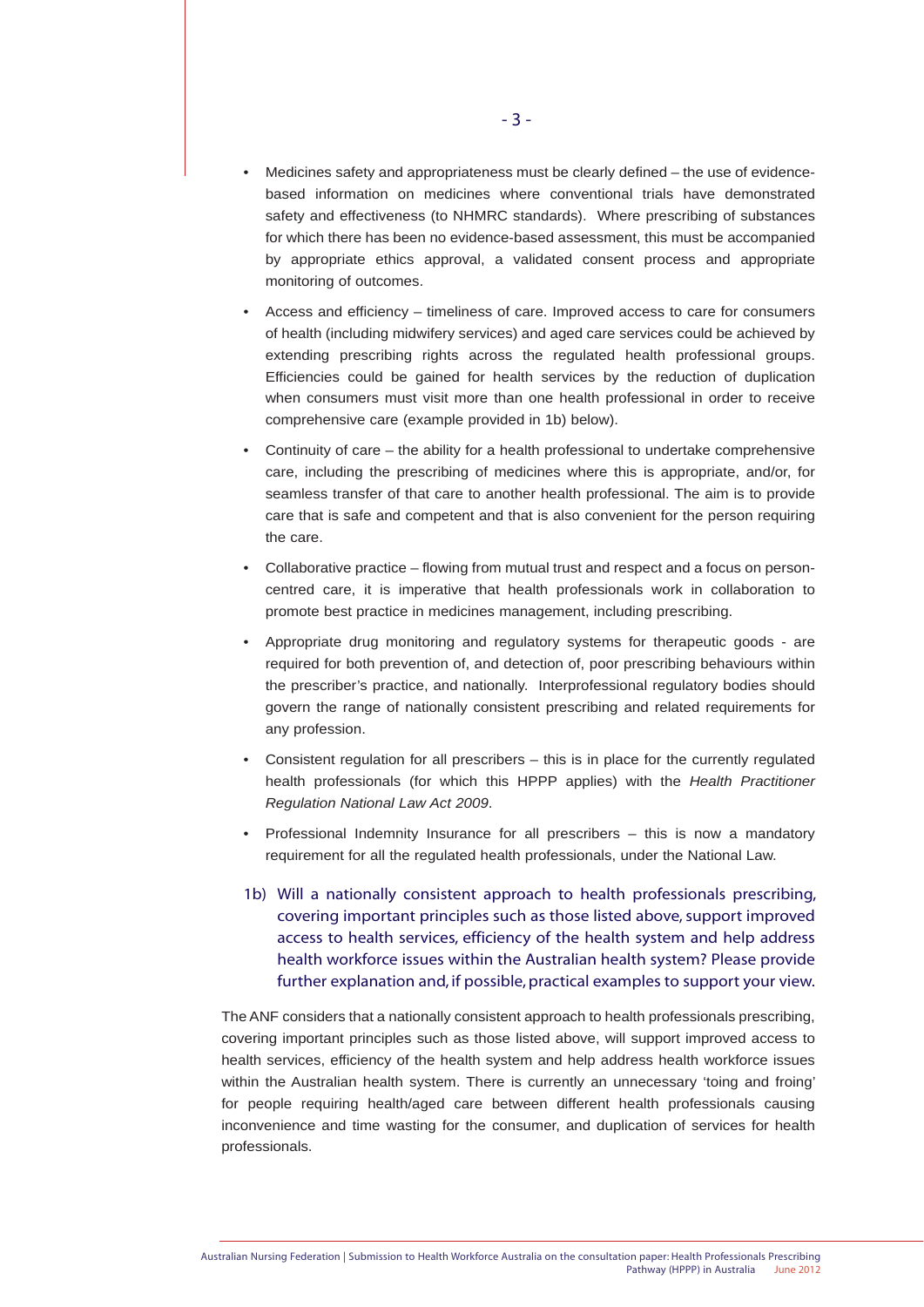For example, consider the scenario where a General Practitioner (GP) refers a person to a Mental Health Nurse (MHN), who makes assessment and advises on treatment, including medicines. As the MHN is not able to prescribe, the person must go back to the GP for a prescription for the medicines identified by the nurse. This is not only inefficient health care but a gross inconvenience for the public. Such a scenario could be avoided by enabling prescribing for registered nurses and midwives within the risk management framework of regulation, and the existing requirement for specific and additional education and continuing professional development (CPD) for medicines endorsement.

To provide health and aged care services which better meet the needs of the community, the focus must be on efficient and streamlined access to services. Service provision is too often structured to fit the convenience of health professionals. Under the current prescribing legislation, a classic example is the distances people living in rural and remote areas must travel in order to be assessed and treated by a General Practitioner. A system which provided more convenient health care would be one in which a broader range of health professionals could deliver comprehensive care. It is a fact that nurses and midwives are the health professionals still practicing the further remote one goes. For timeliness of care delivery it is imperative these health professionals be enabled to prescribe.

This submission highlights two Australian States which have developed mechanisms to enable registered nurses to include prescribing in their care regime, to address issues of accessibility, convenience and affordability for people living in rural and remote communities.

## 2a) Should a health professionals prescribing pathway in Australia have graded levels of prescribing autonomy? Are there other options that should be considered? If so, what are they?

The ANF supports the concept of a health professional prescribing pathway which has graded levels of prescribing autonomy. We are supportive of this approach because health professionals are by virtue of the requirements of their registration to practice, competent for the context of their practice. The inclusion of a broader range of prescribers also means that there are more options for referral between health professionals, and therefore greater choice for consumers of health and aged care (especially in relation to geographical accessibility to a health professional).

Examples of applicability of the graded levels of prescribing autonomy outlined in the HWA consultation paper are provided below:

#### **• Prescribe to administer**

Prescribe to administer equates to a long standing practice in health and aged care of 'nurse initiated' medicines. This includes such medicines as: oral analgesia; aperients or anti-diarrhoea substances, for continence management; various diabetes management medicines; cardiac and respiratory medicines; and topical lotions and ointments. This form of 'prescribing' is currently undertaken safely and competently by registered nurses and midwives at all levels of experience. National consistency and formalisation of this level of prescribing would enhance risk management for quality use of medicines.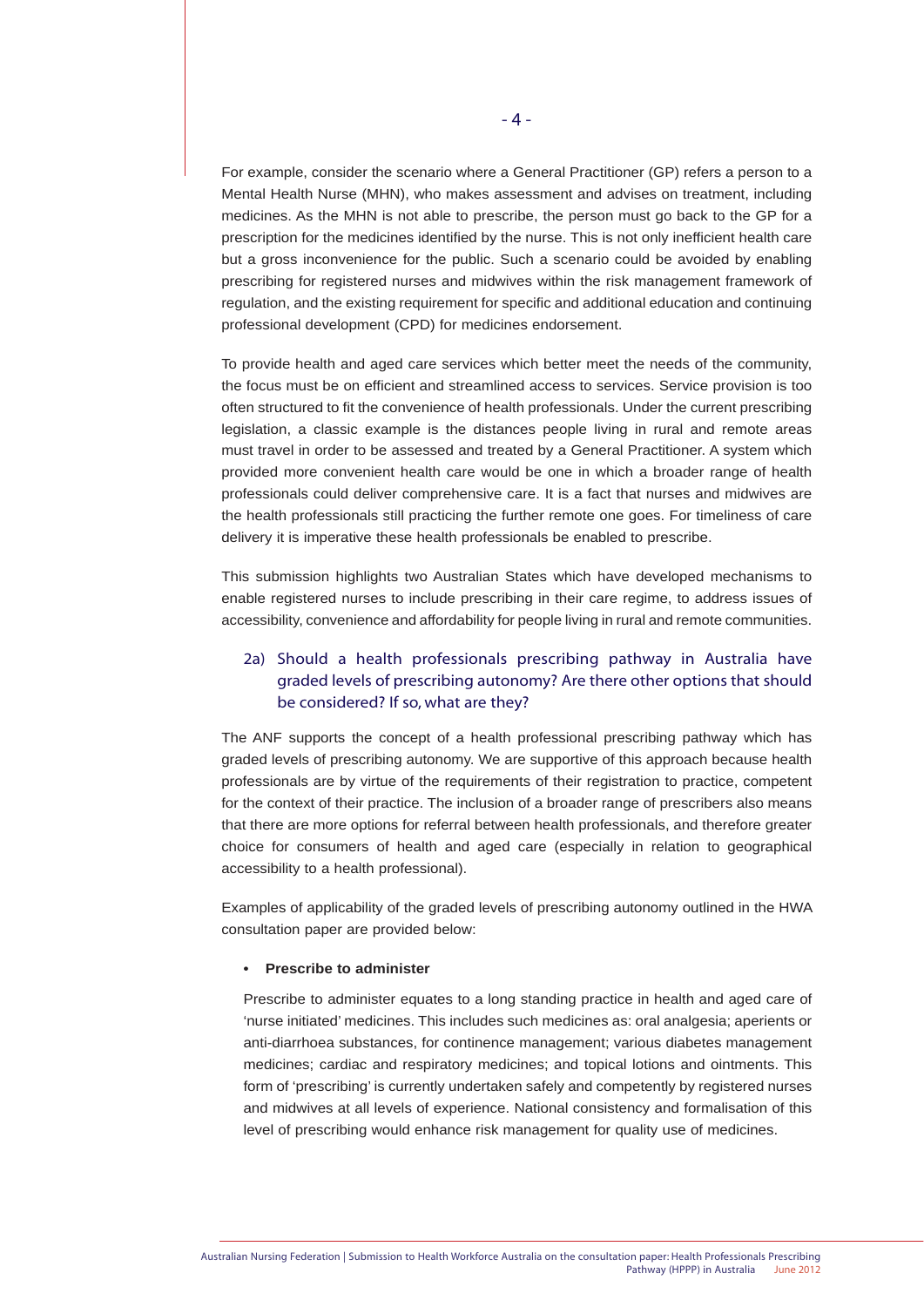#### **• Protocol**

Described variously as 'dependent' or 'delegated' prescribing, protocol prescribing encompasses administration of medicines under a process of 'standing orders' whereby parameters for a medicines regime are set through agreement between the prescriber and administering health professionals. This mechanism has been employed safely and competently by registered nurses and midwives with medical practitioner prescribers, for several decades. Examples include the administration of medicines:

- for a range of cardiac conditions in a critical care setting, such as anti-arrhythmics; nitrate tablets, patches and sprays; beta blockers and ace inhibitors;
- acute pulmonary oedema;
- cardiac arrest;
- medicines for asthma control;
- diabetes management medicines; and,
- in maternity settings: protocols for medicines used in labour and birth, post partum haemorrhage; the provision of analgesia, anti emetics and tocolytics.

The *CARPA Manual2* (Central Australian Rural Practitioners Association) is another example of current protocol driven prescribing used extensively by health practitioners (including Remote Area Nurses) throughout the Northern Territory, northern South Australia, Western Australia and parts of northern Queensland. Ideally, health professionals working in these regions undergo specific educational preparation on the principles of care and protocols contained within this manual.

#### **• Supplementary/Collaborative**

Supplementary prescribing includes prescribing to an agreed formulary within the health professional's scope of practice. This form of prescribing has been undertaken by nurses and midwives in the United Kingdom for the past six years. Evaluative studies of the UK model have consistently found this to be safe and competent practice with benefits for the community in providing for timely access to required medicines.

An example of this type of prescribing within Australia is found in Queensland with the *Drug Therapy Protocol – Rural and Isolated Practice Area Endorsed Nurse under the Health (Drugs and Poisons) Regulation 1996*3. Registered nurses undertake a Rural and Isolated Practice Health (Drugs and Poisons) Regulation 1996 – Registered Nurse program (known as RIPHRRN). Completion of this course confers a scheduled medicines endorsement which qualifies the registered nurse to 'obtain, supply and administer schedule 2, 3, 4 and 8 medicines for nursing practice in a rural and isolated practice area'. The course is open to registered nurses employed in 'a Queensland rural hospital or isolated practice setting as defined by the *Queensland Health (Drugs and Poisons) Regulation,1996'*

(http://www.health.qld.gov.au/cunninghamcentre/docs/nursing/riprn11.pdf).

2Central Australian Rural Practitioners Association (CARPA) Manual. Available at: http://www.carpa.org.au/manual\_reference.htm

3 Queensland Government. Version 1 March 2012. Health (Drugs and Poisons) Regulation 1996. Drug Therapy Protocol – Rural and Isolated Practice Area Endorsed Nurse. http://www.health.qld.gov.au/ph/documents/ehu/29969.pdf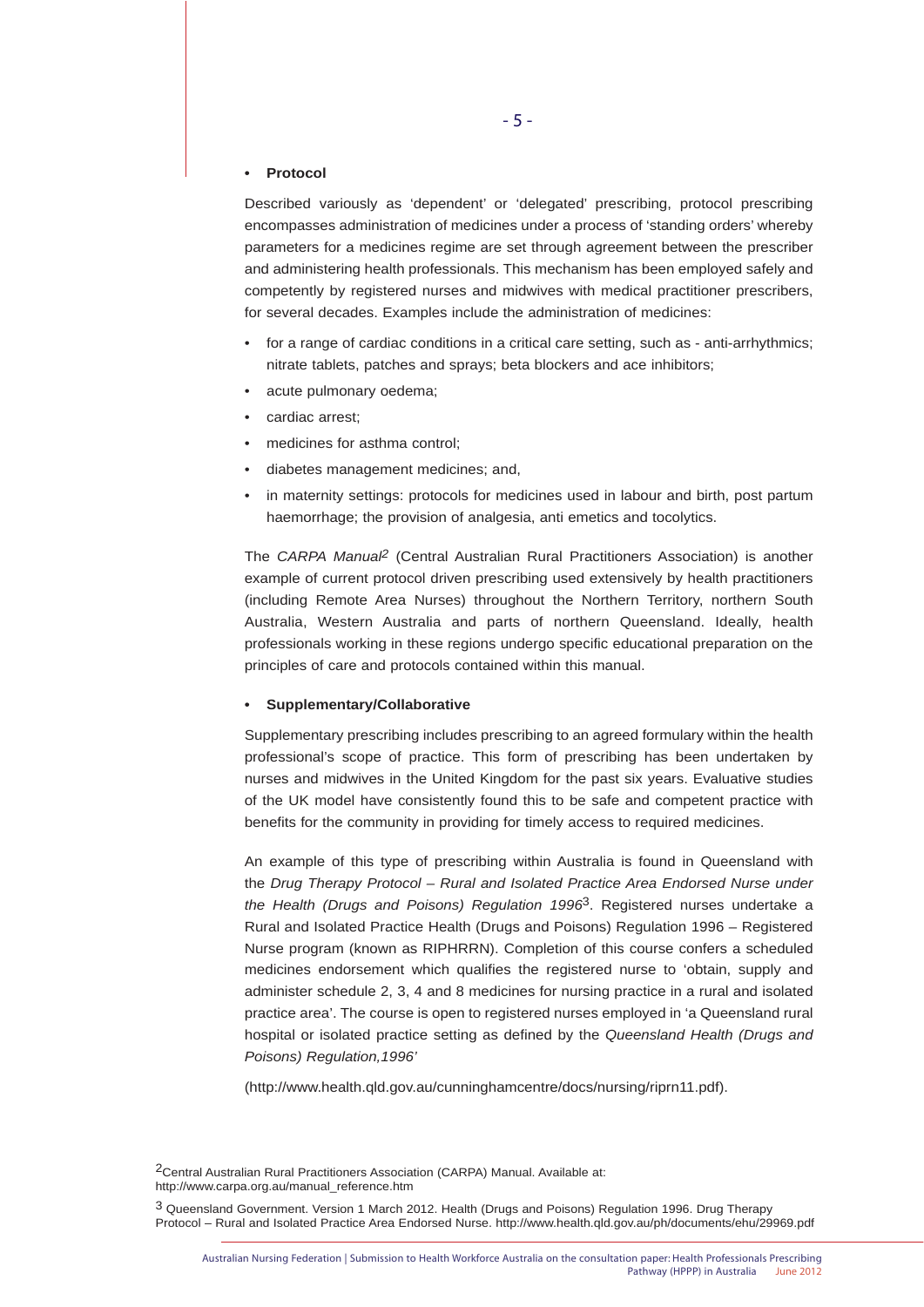In 2010, with the implementation of national registration and accreditation, the Nursing and Midwifery Board of Australia (NMBA) established the *Registration standard for endorsement for scheduled medicines registered nurses (rural and isolated practice)4*. NMBA approved courses for RIPHRRN are run by the Cunningham Centre (Qld) and the University of Southern Queensland.

#### **• Independent**

Nurse Practitioners have been safely and competently undertaking independent prescribing for over a decade, in Australia. However, this has been frustrated by inconsistent interpretation and application across jurisdictions, and, by differing State and Territory drugs, poisons and controlled substances legislation. Consistency of approach is vital to ensure safe prescribing within a quality use of medicines framework, for the public.

To gain improvements in timeliness of access to required care, Australia must move away from the current paternalistic system of the medical practitioner being the gatekeeper of prescribing. It is time to recognise that nurses and midwives, as regulated health professionals, are accountable for their own practice, and that it is through this process that safe prescribing is assured and not through a complex and unnecessary collaborative arrangement pathway. Nurses and midwives have always engaged in collaborative practice, more broadly, with other health professionals. In an environment where potentially many health professionals can prescribe, each should have the authority to make safe prescribing decisions, in conjunction with the consumer, based on their independent professional assessment. This may/may not include collaboration with other health professionals.

In concluding this section, it is worth stressing that engagement of registered nurses and registered midwives within any of these graded levels of prescribing occurs within the risk management framework of regulation. Extension of prescribing rights more broadly to nurses and midwives (under Supplementary and Independent prescribing) would entail the requirement for specific and additional education and CPD under existing arrangements by the NMBA, as outlined in the last paragraph under 'General Comments'.

## 2b) How will the health professionals prescribing pathway need to accommodate the variations of clinical settings and team environments (eg. Hospital, residential, community and private practice settings).

The ANF argues the development to progress a health professionals prescribing pathway is not inclusive of a model that requires the pathway to accommodate variations of clinical settings and team environments. The ANF holds the view that it is the individual health professional's scope of practice which will make this accommodation. Factors such as geographical location of the clinical practice, the availability of other support structures, and/or the population needs, rather than the setting, will lead to timeliness and person centred care – these being the key foundations on which quality prescribing of medicines should be based. This should reflect the key principles for prescribing, and involve broad professional and community consultation, which would then lead to appropriate boundaries and educational requirements being identified and developed.

4Nursing and Midwifery Board of Australia. 2010. Registration standard for endorsement for scheduled medicines registered nurses (rural and isolated practice). Available at: http://www.nursingmidwiferyboard.gov.au/Registration-and-Endorsement/Endorsements-Notations.aspx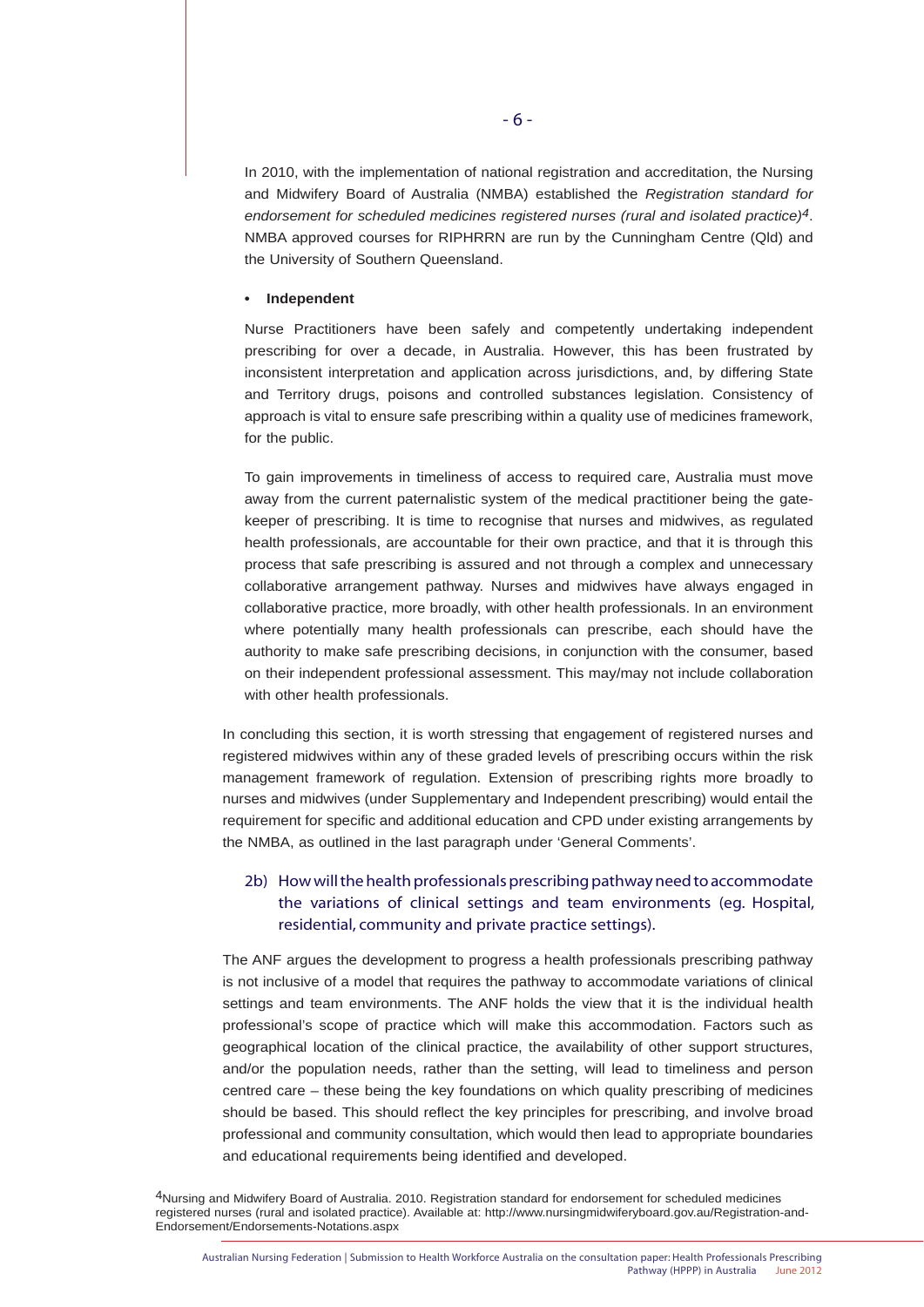## 3a) How could professional practice and development and professional boundaries between professions be best addressed in a health professionals prescribing pathway?

The health professionals prescribing pathway cannot be expected to be a panacea for addressing all issues between health professionals, including professional boundaries. The premise of professional boundaries is to uphold the expectations of the health profession, both within and outside of the professional domains of the health professional, to ensure the 'good standing' of the profession. Professional boundaries essentially are a guide for practice through reflection and discussion, and are a model for decision making within the therapeutic relationship between the health professional and their patient.

The ANF is supportive of a pathway grounded in the principle of mutual trust and respect – adhered to by all health professional groups. This approach will greatly assist in fostering a health system in which a broad range of health professionals can contribute to enhanced, accessible care, which meets the individual recipient of care at their point of need.

#### 4a) What changes to registration and accreditation practices might be needed to implement a national health professionals prescribing pathway?

From a nursing and midwifery perspective, the ANF considers that minimal change is required to implement a national health professionals prescribing pathway. That is, processes such as those outlined below already exist, and could be adopted by a broader range of nurses and midwives:

- Delivery of accredited education modules in the university sector for beginning prescribers, leading to endorsement – currently this is for Nurse Practitioners and Eligible Midwives,
- Endorsement by the Nursing and Midwifery Board of Australia (NMBA) for Nurse Practitioners and Eligible Midwives, including a prescribing endorsement process, which incorporates a requirement to demonstrate an additional 10 hours of CPD which is focused on their endorsement<sup>5</sup>
- The National Prescribing Curriculum<sup>6</sup> developed, accredited and managed by the National Prescribing Service (NPS) designed for on-going professional development for prescribers, including Nurse Practitioners and Eligible Midwives,
- The newly launched Prescribing Competencies Framework<sup>7</sup>, developed through the auspice of the NPS. This Framework describes "the competencies that health professionals require to prescribe medicines judiciously, appropriately, safely and effectively in the Australian healthcare system".
- The facility for nurses and midwives to have a notation on their registration which indicates areas of endorsement by the NMBA. Without changes to legislation this mechanism could be used to notate that a nurse or midwife is endorsed to prescribe (for example, notated as a Supplementary prescriber or an Independent prescriber).

<sup>5</sup> Nursing and Midwifery Board of Australia. 2010. *Continuing professional development registration standard.* Available at: http://www.nursingmidwiferyboard.gov.au/Registration-Standards.aspx

<sup>6</sup> National Prescribing Service. National Prescribing Curriculum. Information found at: http://www.nps.org.au/health\_ professionals/online\_learning/national\_prescribing\_curriculum

<sup>7</sup> National Prescribing Service. Prescribing Competencies Framework. 2012. Available at: http://www.nps.org.au/ health\_professionals/prescribing\_competencies\_framework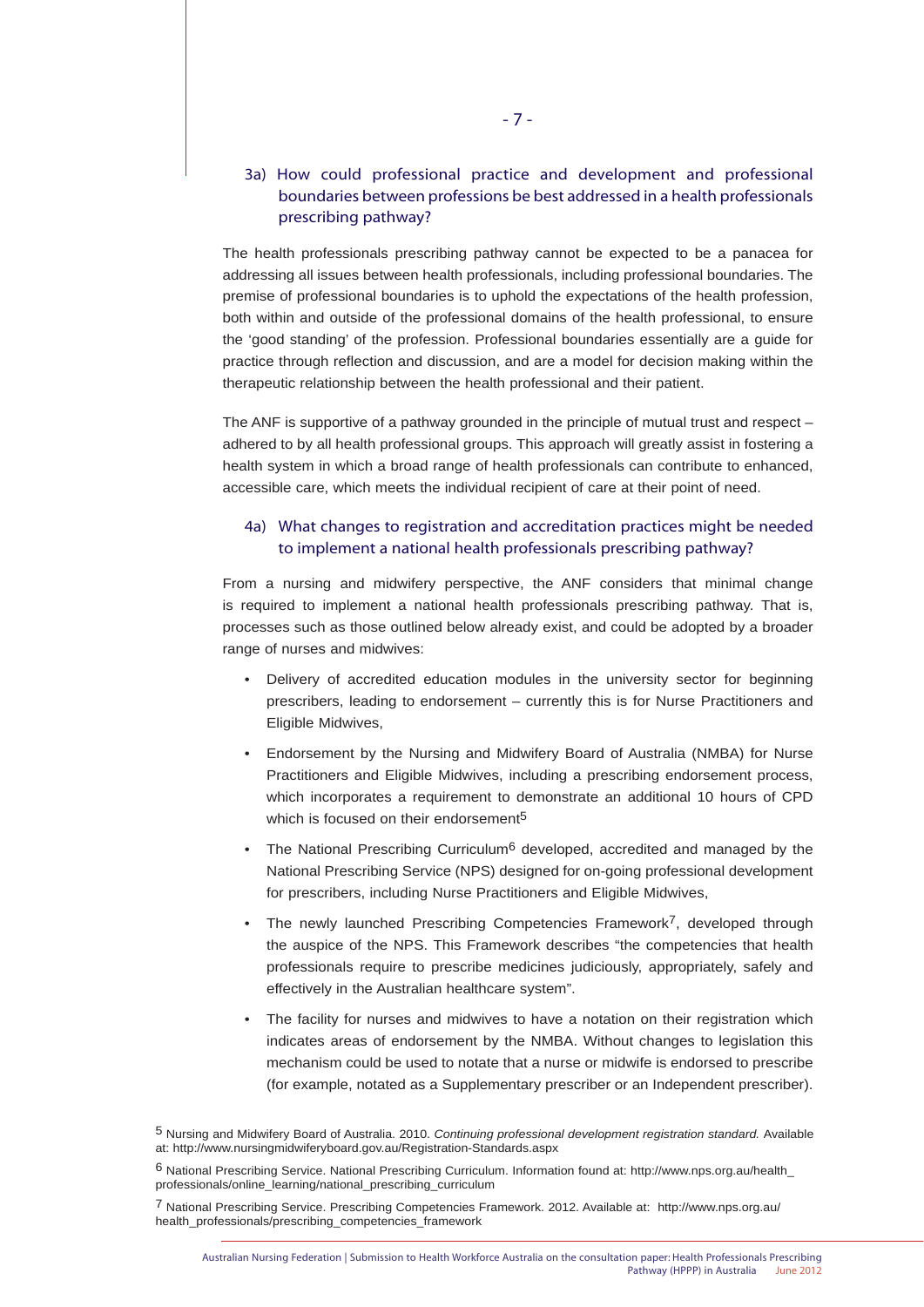Currently the process for accreditation would be that a medicines module for nursing and midwifery would need to be accredited by the Australian Nursing and Midwifery Accreditation Council (ANMAC), The move to broadening of prescribing across the regulated health professional groups provides the opportunity of interprofessional courses and/or modules leading to medicines endorsement for health professionals. The ANF suggests that there should be a streamlined process for accrediting of these interprofessional courses and/or modules. We believe that this issue should be referred to a joint meeting of the Accreditation Authorities of the ten regulated health professional groups, to find a pathway for accrediting such interprofessional programs, without course providers having to go through a laborious and expensive process of submitting to each accreditation council.

While prescribing professional practice standards (competencies) already exist for Nurse Practitioners and Eligible Midwives, these are not currently contained within the competence framework for other registered nurses and midwives. Adoption of the core prescribing competencies for health professionals by all regulated health practitioners will assist in addressing this deficit for nurses and midwives and will be necessary for the national health professionals prescribing pathway.

## 4b) What strategies could be utilised in a nationally consistent health professionals prescribing pathway to ensure the safety and quality of prescribing by health professionals?

Suggested strategies which could be utilised in a nationally consistent health professionals prescribing pathway to ensure the safety and quality of prescribing by health professionals include:

- Build in educational requirements,
- Use the regulatory framework as a risk mitigating mechanism,
- Utilise the National Prescribing Service therapeutic education and auditing process for the broader range of health professional prescribers,
- Interrogate Medicare data for auditing and evaluation of health professional prescribing behaviours.

## 4c) What accreditation requirements and considerations might exist in a national health prescribing pathway? How might these requirements best be managed?

With the implementation of national registration and accreditation for health practitioners, the Australian Nursing and Midwifery Accreditation Council (ANMAC) became the body responsible for accreditation of education programs leading to registration for nurses and midwives. As such it is the role of ANMAC to accredit programs/content/modules for current and future registered nurse/midwife prescribers.

The ANF maintains that the accrediting bodies for the regulated health professionals need to work together to ensure consistency of approach for prescribing education programs, as mentioned previously. This is inclusive of the medical profession.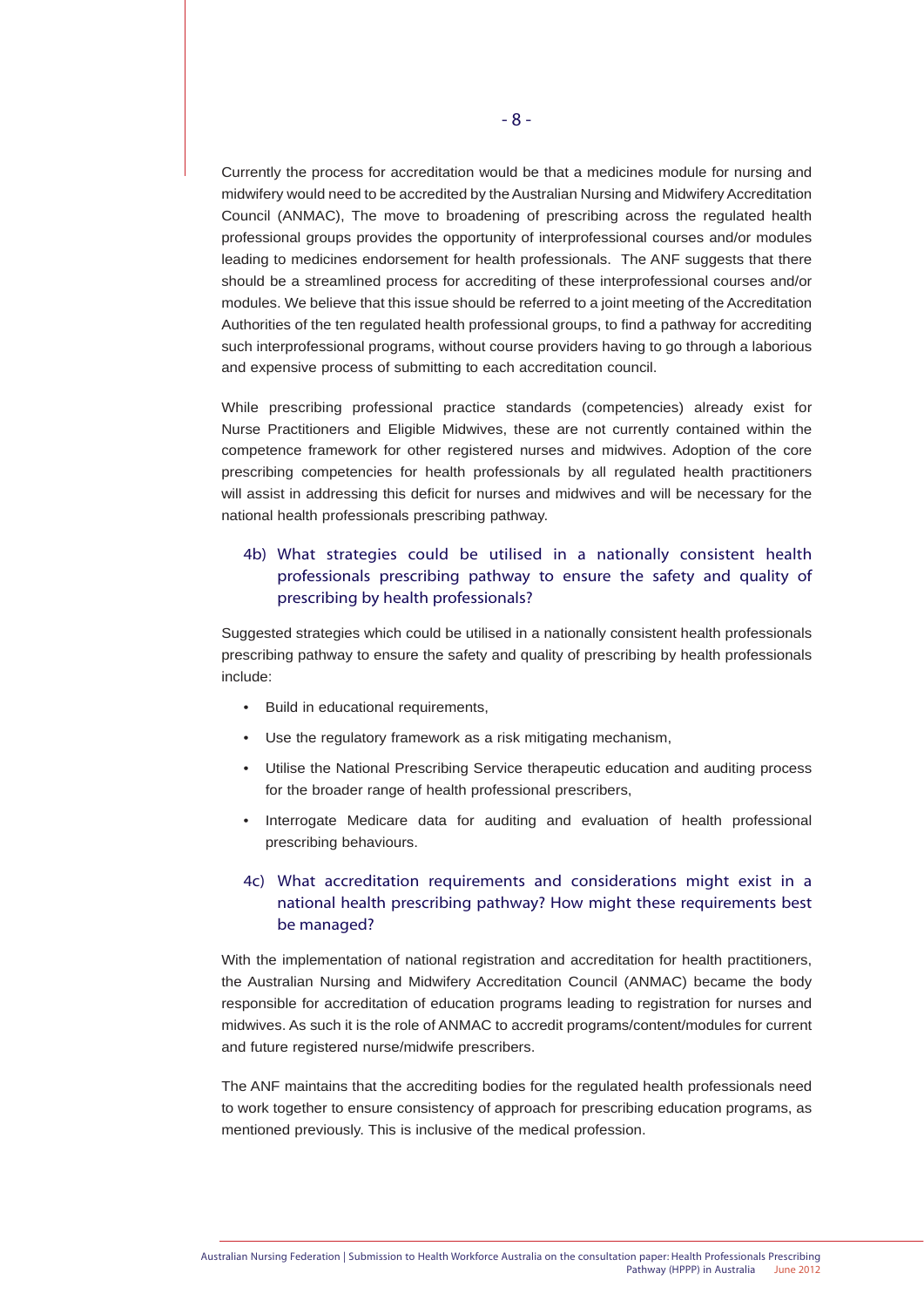## 4d) Given the National Law establishes consistent processes for accreditation of programs of study, would a consistent approach to the accreditation of prescribing education across health professions be an effective strategy?

The ANF supports a consistent approach to the accreditation of prescribing education across health professions as an effective strategy. Consistency in educational preparation does not necessarily mean that programs need to be identical in format across health professional disciplines. However, consistent themes and processes will ensure a greater degree of safety in prescribing practices.

Comments under 4a) regarding interprofessional courses/modules for medicines endorsement also apply here.

## 5a) What major prescribing quality and safety strategies should be considered to ensure the patient or consumer is protected when a prescription is provided? Who has a role in ensuring these occur? (eg the prescriber, the employer, the National Board)?

It is the position of the ANF that to ensure the patient or consumer is protected when a prescription is provided, prescribing quality and safety mechanisms must be the same for all prescribers. The prescriber, the employer and the relevant National Board all have a role in ensuring safe and competent prescribing occurs. Examples include that the prescriber's role is to engage in regular professional development to remain abreast of current evidence-based practice; the employer has a role in facilitating access to educational opportunities as well as providing a workplace conducive to safe work practices (such as, adequate numbers of staff, appropriate skills mix for the client base, time for reflective practice and case conferencing between health professionals, and work space with minimal/no interruptions); and, the National Board has a role in ensuring accreditation and endorsement processes are timely, accessible, affordable, and relevant to contemporary practice and consumer needs.

#### 5b) What communication strategies between health professionals should be employed to support safe prescribing?

Consistent messaging by all relevant national organisations such as:

- National Prescribing Service,
- Australian Health Practitioner Regulation Agency,
- Australian Commission on Safety and Quality in Health Care,
- National professional and industrial bodies for the ten regulated health professionals.

These messages may be delivered via electronic and/or hard copy media, for example, on line education programs, and/or electronic/print based fact sheets.

## 6a) What strategies and mechanisms should be in place to ensure Australian health professionals are adequately and consistently trained in prescribing?

Refer to responses under section 4 c) and 4 d) above.

As mentioned in these responses, the ANF position is that educational preparation for prescribing must contain both theoretical grounding of evidence-based practice and practical application reinforcement.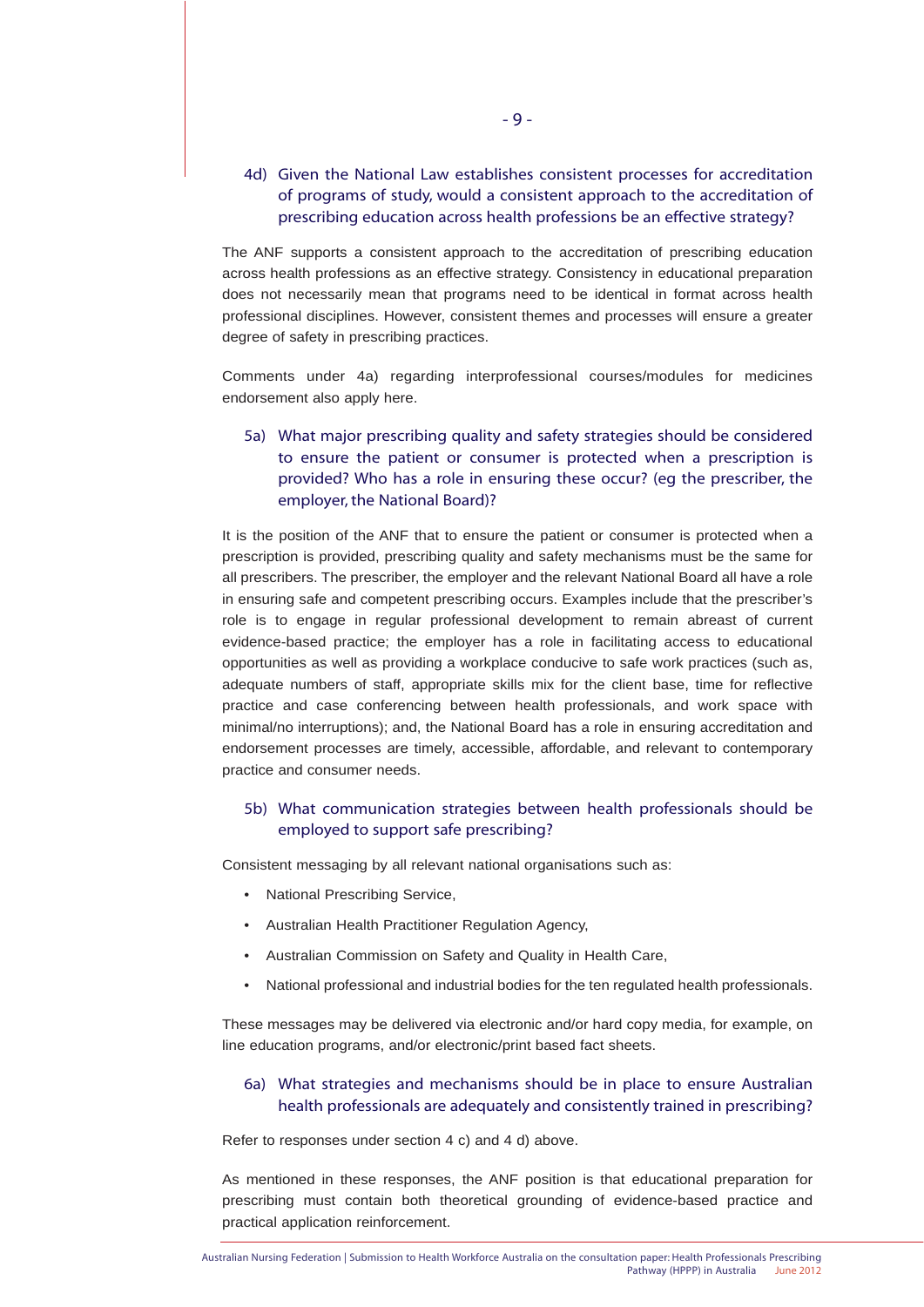Interaction between accrediting bodies for the ten regulated health professional groups will increase consistency of approach across disciplines.

Support must be readily available from both educational and health service providers, for beginning prescribers at all levels. Investment (financial and time release) in continuing professional development activities is essential for maintenance of competence to safely prescribe.

#### 7a) What are the critical implementation and design factors for a nationally consistent health professionals prescribing pathway?

The ANF suggests the following are critical implementation and design factors for a nationally consistent health professioanls prescribing pathway:

- National Prescribing Competencies Framework,
- Nationally consistent accreditation of interprofessional, courses/modules for prescribing endorsement, leading to national interprofessional qualifications,
- Nationally consistent assessment tool,
- National evaluation and audit mechanisms of prescribers,

All health professionals for whom the HPPP is relevant are regulated and so are governed by a professional practice framework with elements such as a code of ethics, a code of professional conduct, and mandatory continuing professional development.

The ANF maintains that extensive stakeholder consultation and feedback must take place at the critical phases of the development of the national pathway, with representatives from the peak organisations for all the regulated health professional groups.

#### 8a) Do you know of any health professionals prescribing trials/projects that are happening in your area/industry? If so, please briefly describe.

Reference has already been made to the *Rural and Isolated Practice Health Regulation 1996 Registered Nurse (RIPHRRN) program in Queensland.*

#### *Rural Collaborative Practice Model (RCPM) in Victoria8*

During 2007-2008, the Rural Collaborative Practice Model (RCPM) was piloted at five rural hospitals in Victoria, including one bush nursing centre. The key strategies which were implemented involved advancing nursing practice through training (Rural and Remote Advanced Primary Care Certificate - RRAPCC), adopting evidence-based clinical guidelines, policies, procedures, and building collaborative clinical teams. The key outcomes through an evaluation of this pilot included improved confidence and capacity of nurses in managing a range of patient presentations, improved relations and communications within the clinical team and a reduction in the times the medical practitioner was called back by nurses to attend patients in the emergency area.

As part of the RCPM project, a modified version of the Queensland Health Rural and Isolated Practice Health (Drugs and Poisons) Regulation 1996 and Registered Nurse Course (RIPHRRN) was piloted with 23 nurses.

8 Victorian Government Department of Human Services. 2008. *Sustaining rural emergency services: Proposal for nurses to supply medicines. A discussion paper.* Available at: http://www.dhs.vic.gov.au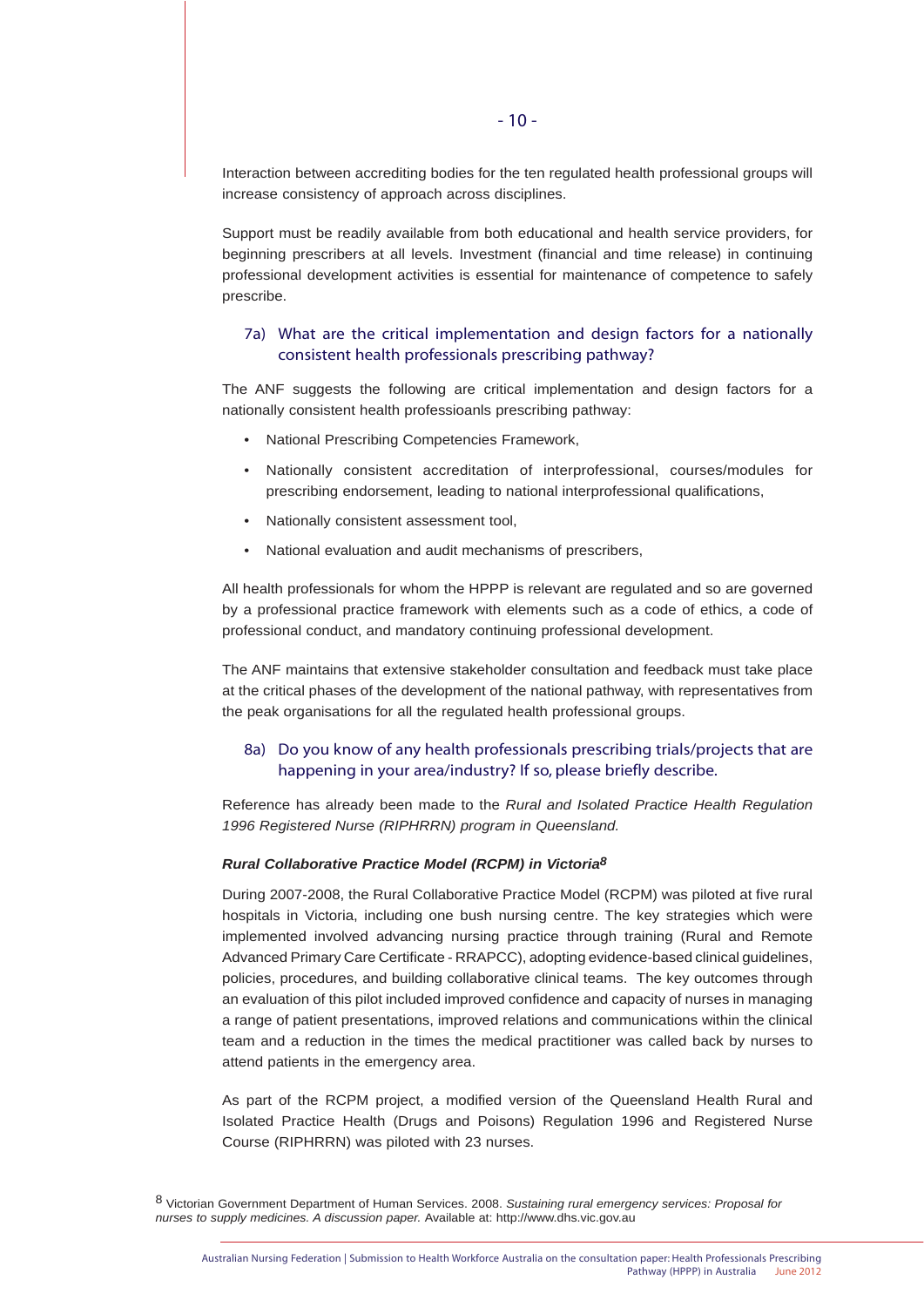In September 2012, the Victorian Minister for Health approved changes to the Drugs, Poisons and Controlled Substances 1981 (DPCSA) (s13)(1)(bb) in relation to Rural and Isolated Practice Registered Nurses. " A nurse is authorized to obtain and have in his or her possession and to use, sell or supply any Schedule 2,3,4 or 8 poison approved by the Minister (DPCSA s14A(1) under the following conditions:

- 1. The nurses' registration is endorsed for scheduled medicines under section 94 of the Health Practitioners Regulation National Law Act 2009 in relation to the relevant category of nurse; in this case the category is Rural and Isolated Practice (RIPRN)
- 2. The nurse is employed and practicing within a health service or class of health service approved by the Minister for Health
- 3. The nurse is acting under the clinical circumstances approved by the Minister for Health. The clinical circumstances also included the use, sale or supply of drugs incorporated into the relevant health services management protocols and procedures.

The health management protocols identified:

- a. the procedure for the clinical assessments, management and follow-up of patients, including the recommended drug therapy for the relevant clinical problem;
- b. a clinical indication or time when a medical referral/consultation must occur for that condition;
- c. the name for, and strength of, the drug and the condition/situation for which it is intended;
- d. the recommended dose of the drug;
- e. the route of administration of the drug;
- f. the frequency (including rate where applicable) and the duration of administration of the drug;
- g. the duration of the drug supply before medical intervention/follow-up is required;
- h. the type of equipment and management procedures required for management of an emergency associated with the use of the drug;
- i. that protocols must reflect current evidence;
- j. that these protocols have been reviewed within the past 2 years by an inter disciplinary expert and panel; and,
- k. that the protocols can be adopted by the employer.

Therefore, the introduction of the Rural and Isolated Practice Nurse (RIPRN) was designated by the Victorian Minister for Health to enable the utilisation of an expanded scope of nursing practice by registered nurses. This role extension allowed registered nurses to administer a broad range of medicines to patients and, in certain circumstance, supply medications to patients when a medical practitioner was not available.